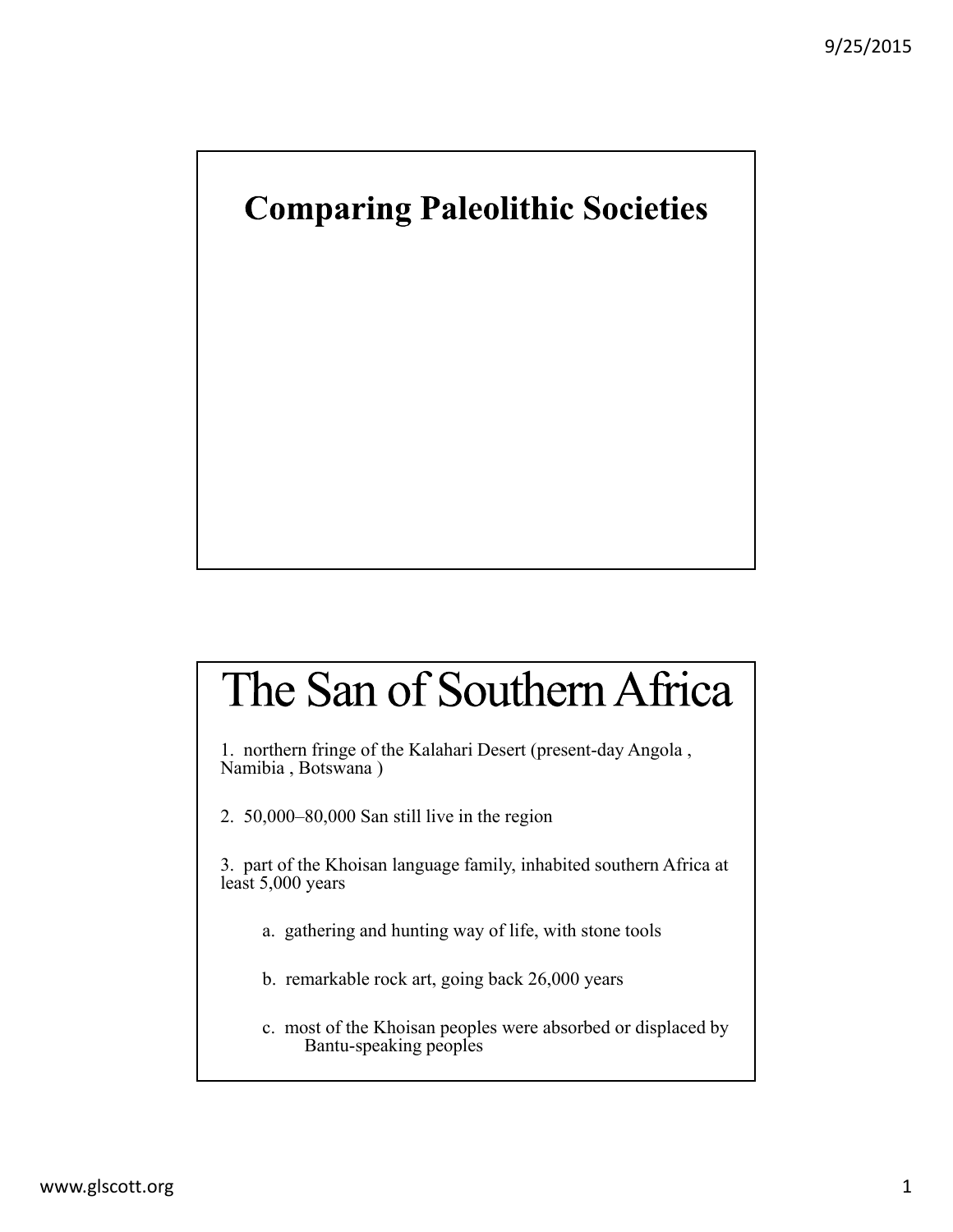## The San of Southern Africa

4. The San (Ju/'hoansi) still practiced their ancient life with few borrowings when anthropologists started studying them in the 1950s and 1960s

a. use some twenty-eight tools, including digging stick, leather garment for carrying things, knife, spear, bow and poisoned arrows, ropes, and nets

- b. men hunt, women do most of gathering
- c. adequate diet
- d. short workweek, with even labor division between men and

women

e. uncertain and anxious life, dependent on nature

## The San of Southern Africa

- 5. San society characterized by mobility, sharing, and equality
	- a. basic unit is band of 10–30 people, connected to other bands
	- b. many people claimed membership in more than one band
	- c. frequent movement to new territory
	- d. no formal leaders, priests, or craft specialists
	- e. very complex social relations
	- f. high value given to modesty, cooperation, equality
	- g. complex system of unequal gift exchange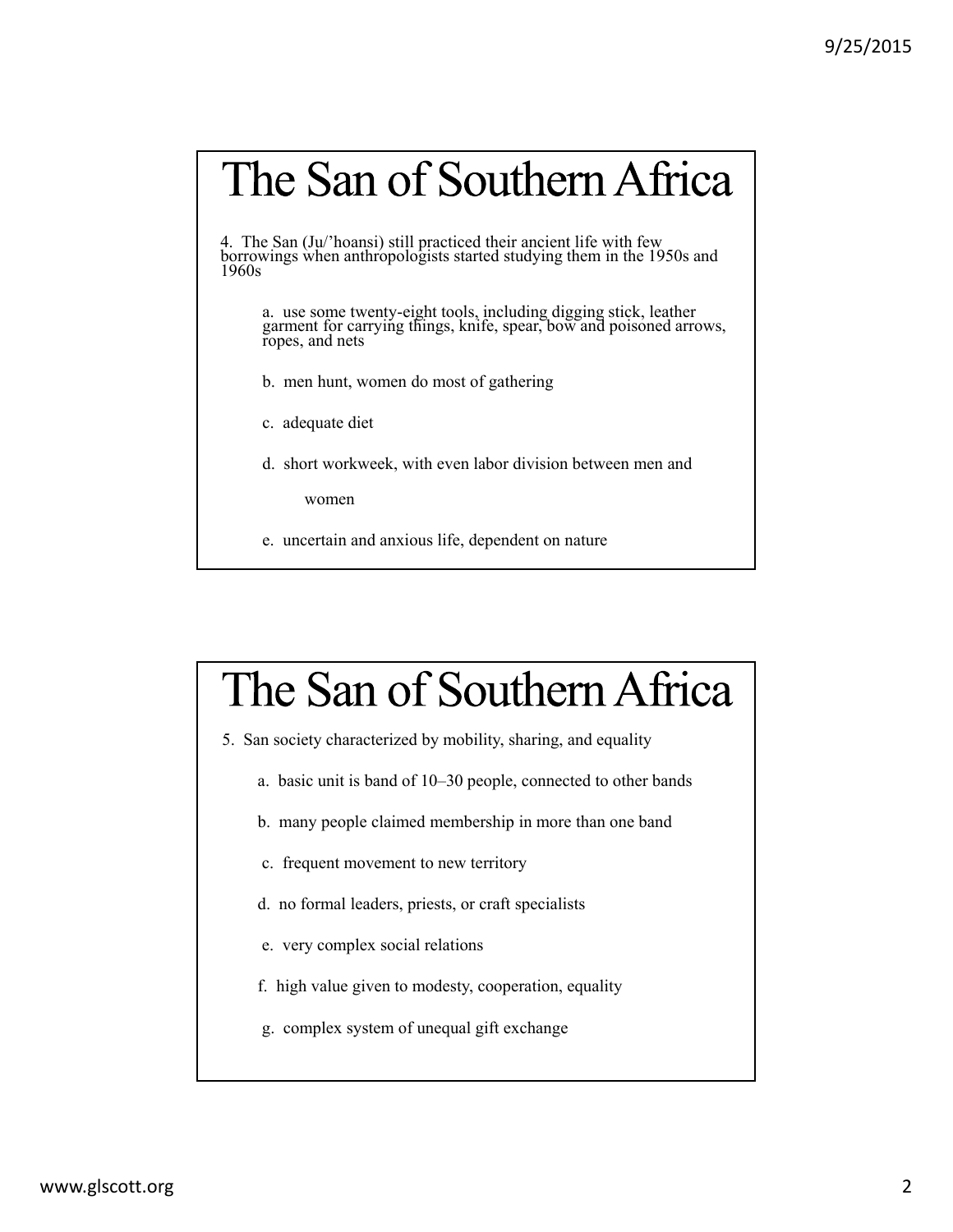# The San of Southern Africa

6. relative equality between the sexes

- a. free sex play between teenagers
- b. most marriages are monogamous
- c. frequent divorce among young couples

7. frequent conflict over distribution of meat; rivalries over

women

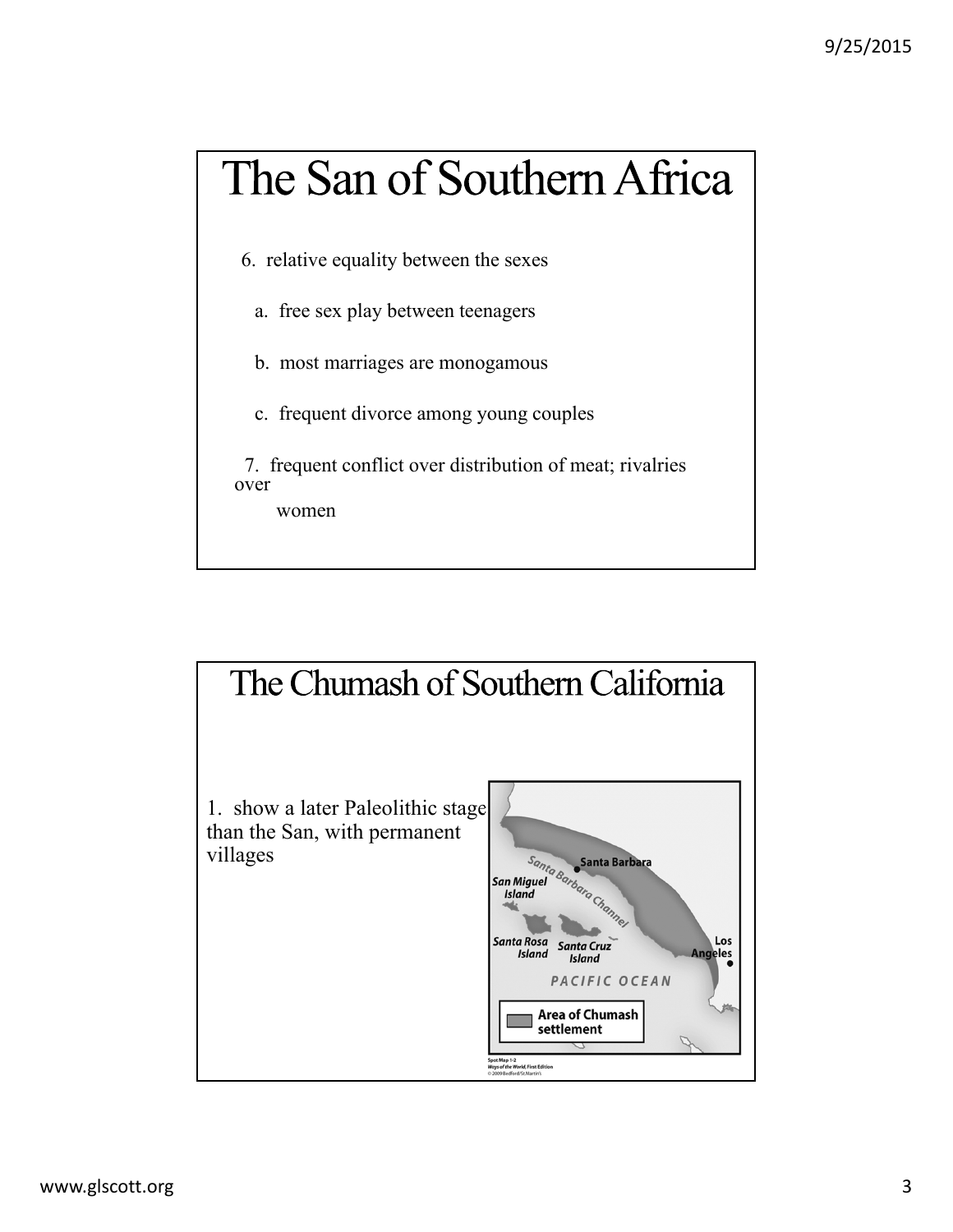#### The Chumash of Southern California

2. Chumash lived near present-day Santa Barbara, California

a. richer environment than the San

b. perhaps 20,000 when the Spaniards arrived in the sixteenth century

c. Chumash created new society after 1150 c.e. in response to violence and food shortages

### The Chumash of Southern California

3. central technological innovation: the planked canoe (*tomol*)

a. ability to make and own tomol led to social inequality

b. stimulated trade between the coast and islands

c. made deep-sea fishing possible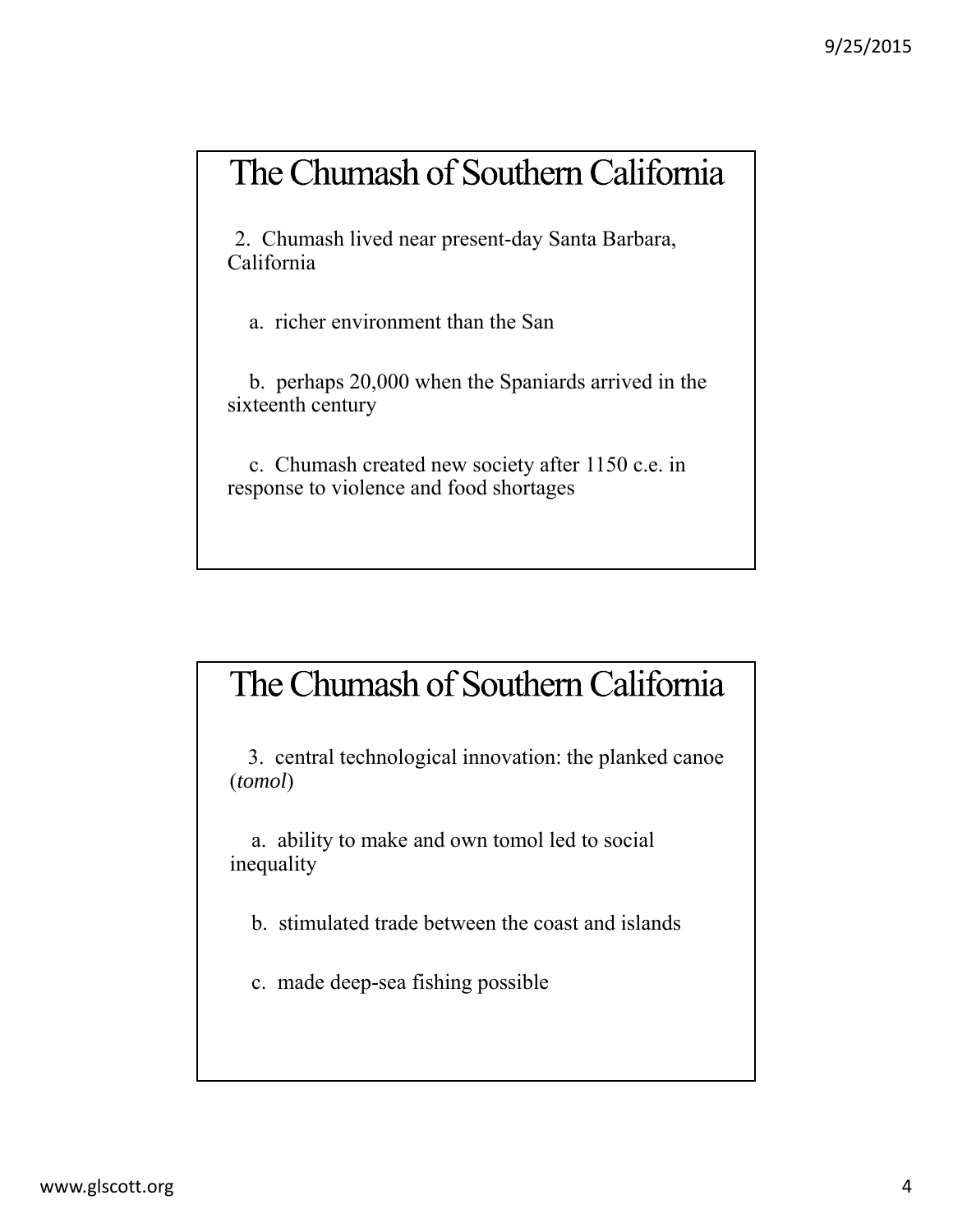### The Chumash of Southern California

4. living conditions were more elaborate than the San

a. round, permanent, substantial houses (for up to 70 people)

b. a market economy, despite being gathering and hunting peoples

c. beginning of class distinctions (e.g., bearskin capes, burials)

d. emergence of a permanent, hereditary political elite

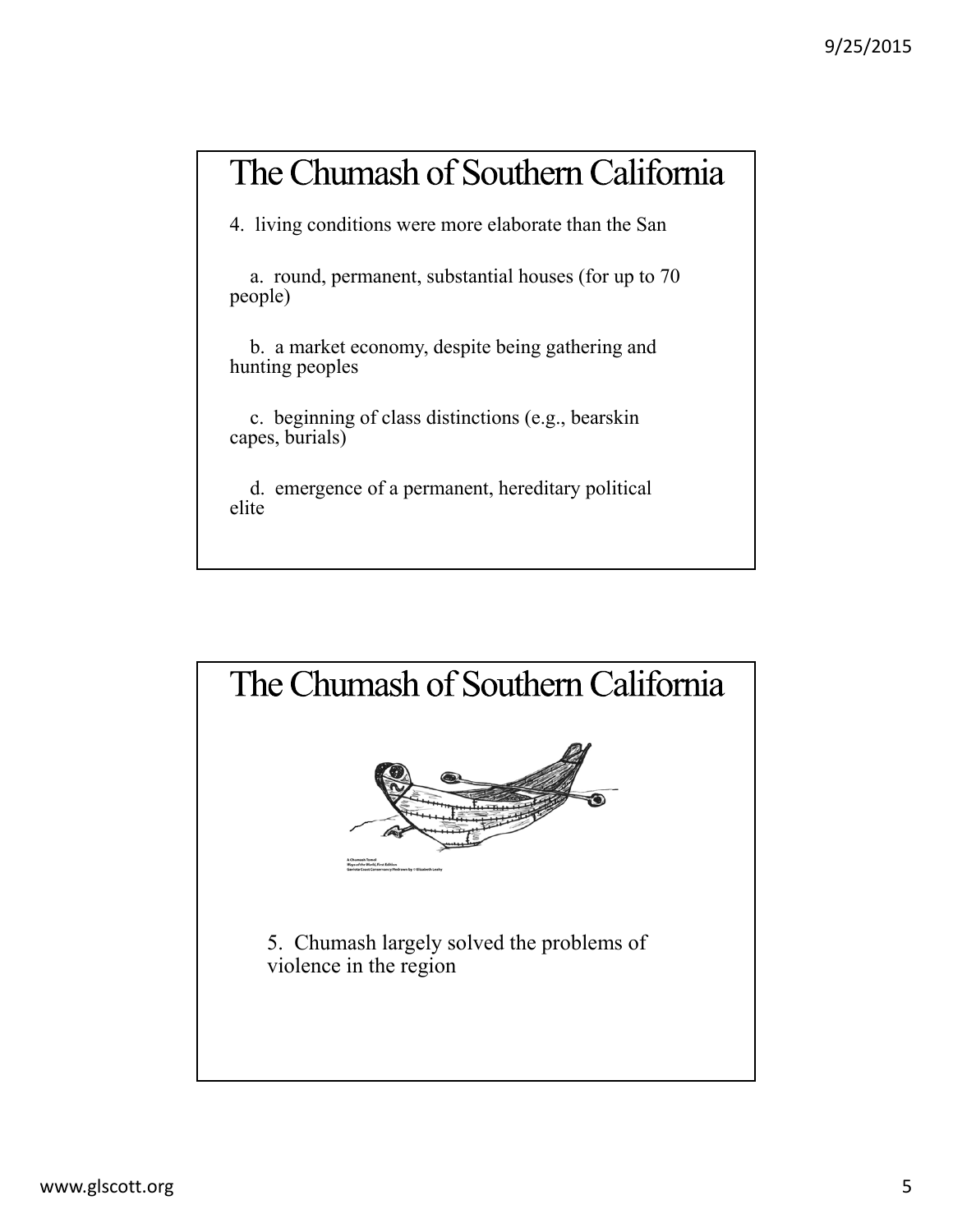OP: Which of the following do you think would most improve our knowledge of Paleolithic man?

- a. A more precise chronological sequence for the spread of mankind across the planet
- b. A better understanding of their religious beliefs
- c. If more hunter-gatherer societies existed today
- d. A better understanding of the origins of our species